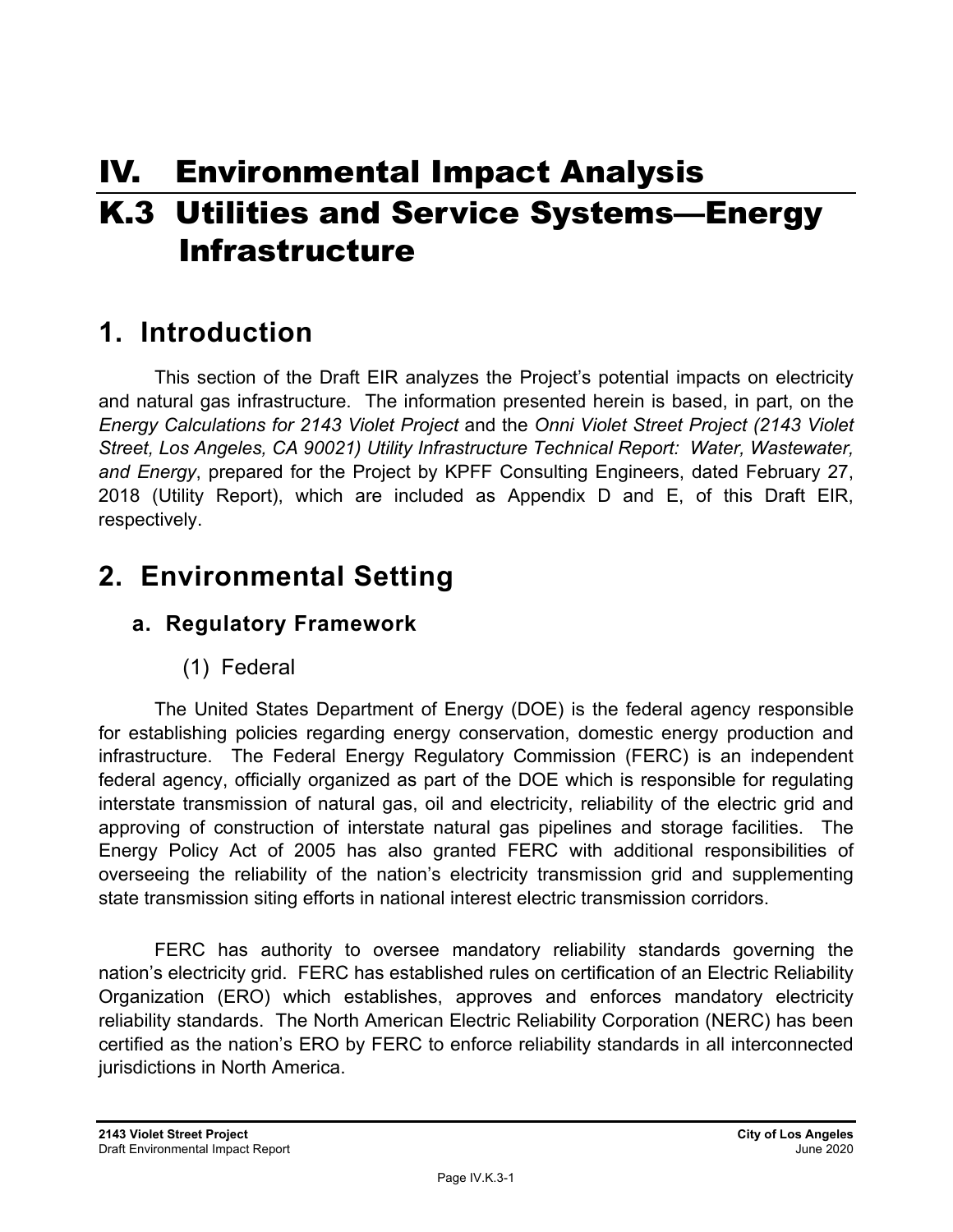Although FERC regulates the bulk energy transmission and reliability throughout the United States, the areas outside of FERC's jurisdictional responsibility include state level regulations and retail electricity and natural gas sales to consumers which falls under the jurisdiction of state regulatory agencies.

# (2) State

California energy infrastructure policy is governed by three institutions: the California Independent System Operator (California ISO), the California Public Utilities Commission (CPUC), and the California Energy Commission (CEC). These three agencies share similar goals, but have different roles and responsibilities in managing the State's energy needs.

The majority of state regulations with respect to electricity and natural gas pertain to energy conservation. For a discussion of these regulations, refer to Section IV.D, Energy, of this Draft EIR. There are, however, regulations pertaining to infrastructure. These are discussed further below.

## *(a) California Independent System Operator*

The California ISO is an independent public benefit corporation responsible for operating California's long-distance electric transmission lines. The California ISO is led by a five-member board appointment by the Governor and is also regulated by FERC. While transmission owners and private electric utilities own their lines, the California ISO operates the transmission system independently to ensure that electricity flows comply with federal operational standards. The California ISO analyzes current and future electrical demand and plans for any needed expansion or upgrade of the electric transmission system.

### *(b) California Public Utilities Commission*

The CPUC establishes policies and rules for electricity and natural gas rates provided by private utilities in California such as Southern California Edison (SCE), Southern California Gas Company (SoCalGas), and San Diego Gas and Electric (SDG&E). Public owned utilities such as the Los Angeles Department of Water and Power (LADWP) do not fall under the CPUC's jurisdiction.

The CPUC is overseen by five commissioners appointed by the Governor and confirmed by the state Senate. The CPUC's responsibilities include regulating electric power procurement and generation, infrastructure oversight for electric transmission lines and natural gas pipelines and permitting of electrical transmission and substation facilities.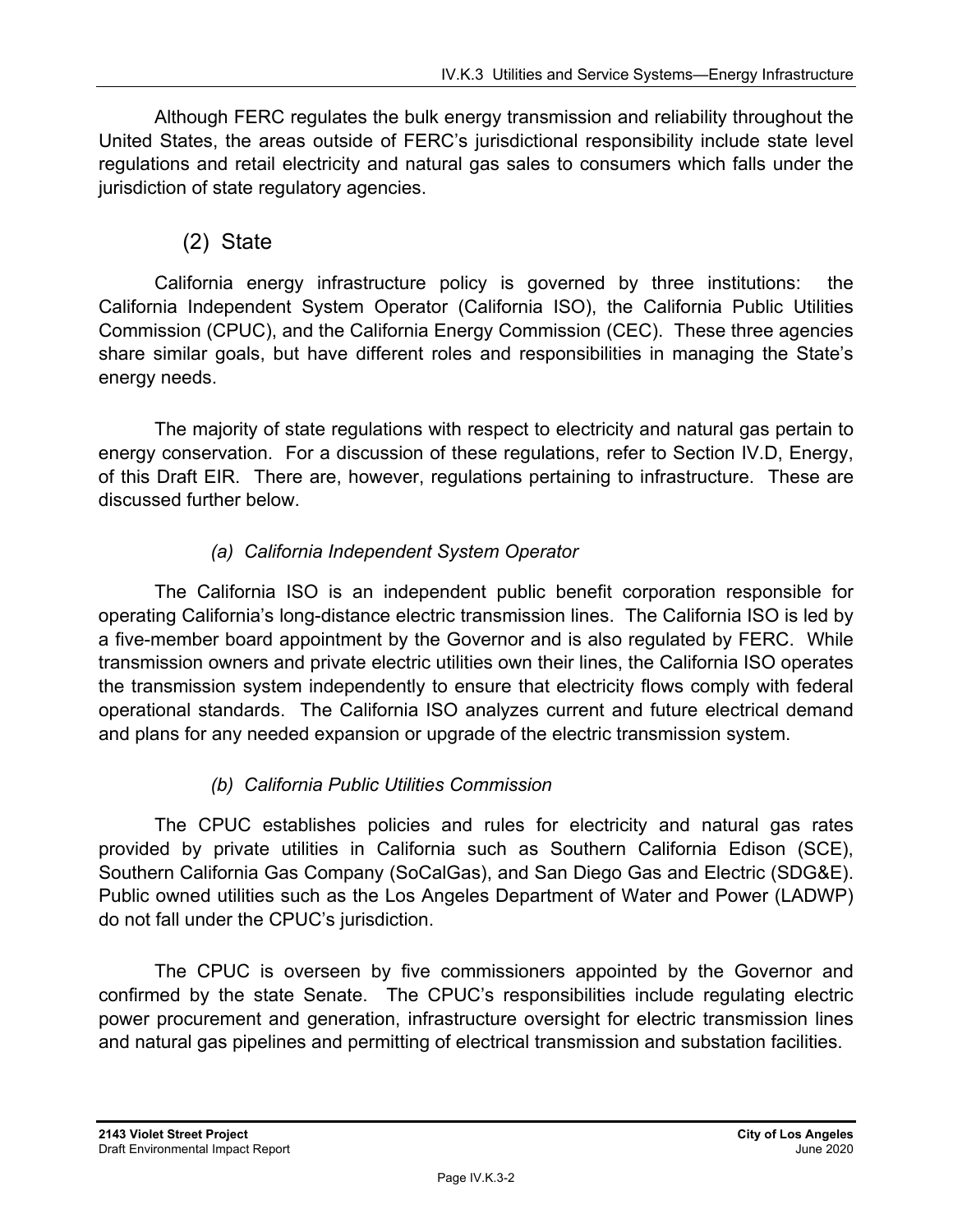### *(c) California Energy Commission*

The CEC is a planning agency which provides guidance on setting the state's energy policy. Responsibilities include forecasting electricity and natural gas demand, promoting and setting energy efficiency standards throughout the state, developing renewable energy resources and permitting thermal power plants 50 megawatts and larger. The CEC also has regulatory specific regulatory authority over publicly owned utilities to certify, monitor and verify eligible renewable energy resources procured.

### *(d) Senate Bill 1389*

Senate Bill (SB) 1389 (Public Resources Code Sections 25300–25323), adopted in 2002, requires the development of an integrated plan for electricity, natural gas, and transportation fuels. Under the bill, the CEC must adopt and transmit to the Governor and Legislature an Integrated Energy Policy Report every two years. In 2018, the CEC decided to write the Integrated Energy Policy Report in two volumes. The Volume I, which was published on August 1, 2018, highlights the implementation of California's innovative polices and the role they have played in moving toward a clean energy economy. Volume II, which was adopted in February 2019, identifies several key energy issues and actions to address these issues and ensure the reliability of energy resources.<sup>1</sup>

# (3) Regional

There are no regional regulations with respect to electricity and natural gas infrastructure. For a discussion of regional regulations pertaining to energy conservation, refer to Section IV.C, Energy, of this Draft EIR.

# (4) Local

There are no local regulations with respect to electricity and natural gas infrastructure. For a discussion of local regulations pertaining to energy conservation, refer to Section IV.C, Energy, of this Draft EIR.

# **b. Existing Conditions**

# (1) Electricity

LADWP provides electrical service throughout the City of Los Angeles and many areas of the Owens Valley, serving approximately 4 million people within a service area of

*<sup>1 2018</sup> Integrated Energy Policy Report Update, Volume II, February 2019.*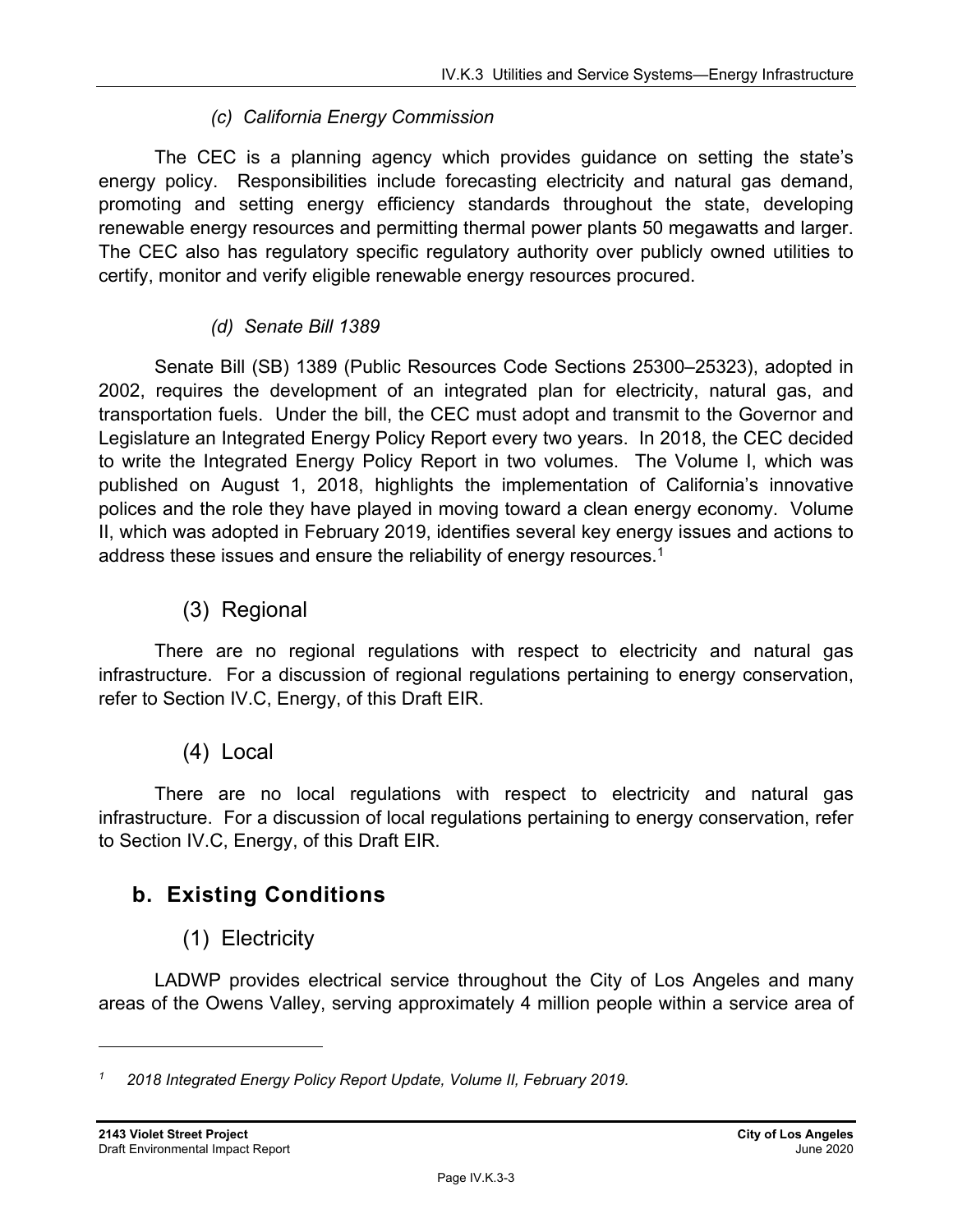approximately 465 square miles, excluding the Owens Valley. Electrical service provided by the LADWP is divided into two planning districts: Valley and Metropolitan. The Valley Planning District includes the LADWP service area north of Mulholland Drive, and the Metropolitan Planning District includes the LADWP service area south of Mulholland Drive. The Project Site is located within LADWP's Metropolitan Planning District.

LADWP generates power from a variety of energy sources, including hydropower, coal, gas, nuclear sources, and renewable resources, such as wind, solar, and geothermal sources. According to LADWP's 2017 Power Strategic Long-Term Resources Plan, the LADWP has a net dependable generation capacity greater than  $7,531$  MW.<sup>2</sup> In 2017, the LADWP power system experienced an instantaneous peak demand of 6,432 MW.<sup>3</sup> Approximately 32 percent of LADWP's 2018 electricity purchases were from renewable sources, which is similar to the 31 percent statewide percentage of electricity purchases from renewable sources.4

LADWP supplies electrical power to the Project Site from electrical service lines located in the Project vicinity. According to the Utility Report, the Project Site is currently served by above ground conduits on power poles via both 7th Place and Violet Street. Existing electricity usage was estimated based on the same methodology contained in the GHG analysis included in Section IV.E, Greenhouse Gas Emissions, of this Draft EIR (California Emissions Estimator Model [CalEEMod] Version 2016.3.2). It is estimated that existing uses on the Project Site currently consume approximately 627,942 kWh of electricity per year.<sup>5</sup>

# (2) Natural Gas

Natural gas is provided to the Project Site by SoCalGas. SoCalGas is the principal distributor of natural gas in Southern California, serving residential, commercial, and industrial markets. SoCalGas serves approximately 21.8 million customers in more than 500 communities encompassing approximately 24,000 square miles throughout Central and Southern California, from the City of Visalia to the Mexican border.<sup>6</sup>

SoCalGas receives gas supplies from several sedimentary basins in the western United States and Canada, including supply basins located in New Mexico (San Juan

*6 SoCalGas, Company Profile, www.socalgas.com/about-us/company-profile, accessed April 27, 2020.* 

*<sup>2</sup> LADWP, 2017 Power Strategic Long-Term Resources Plan, December 2017.* 

*<sup>3</sup> LADWP, 2017 Retail Electric Sales and Demand Forecast, p. 6.* 

*<sup>4</sup> LADWP, 2018 Power Content Label, July 2019.* 

*<sup>5</sup> Eyestone Environmental, Energy Calculations for 2143 Violet Street Project, see Appendix D of this Draft EIR.*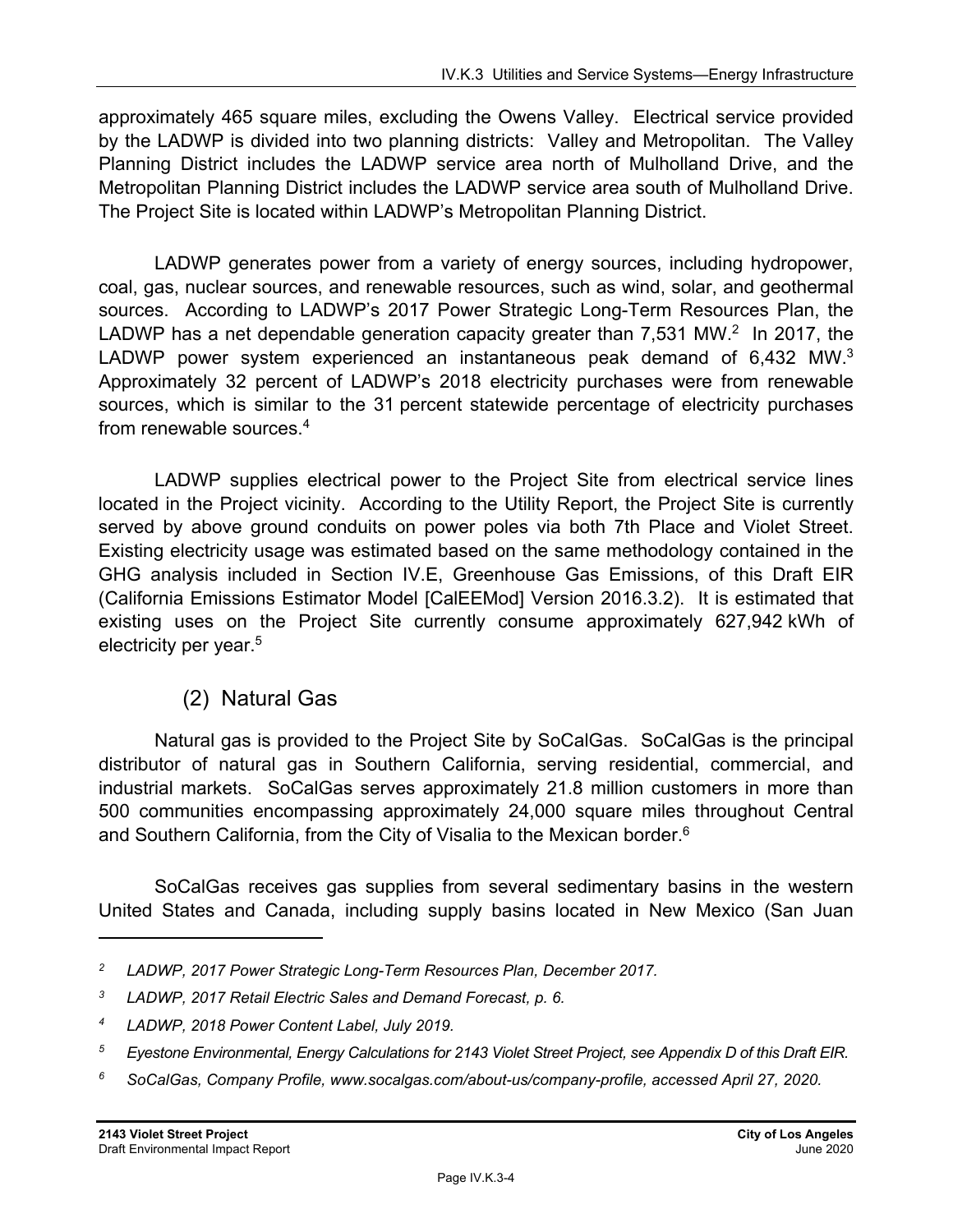Basin), West Texas (Permian Basin), the Rocky Mountains, and Western Canada as well as local California supplies.<sup>7</sup> The traditional, southwestern United States sources of natural gas will continue to supply most of SoCalGas' natural gas demand. The Rocky Mountain supply is available but is used as an alternative supplementary supply source, and the use of Canadian sources provide only a small share of SoCalGas supplies due to the high cost of transport.8 Gas supply available to SoCalGas from California sources averaged 323 million cf per day in 2017 (the most recent year for which data are available). $9$ 

SoCalGas supplies natural gas to the Project Site from natural gas service lines located in the Project vicinity. According to the Utility Report, based on available substructure maps, there is an existing SoCalGas line under Violet Street. Existing natural gas usage was estimated based on the same methodology contained in the GHG analysis included in Section IV.E, Greenhouse Gas Emissions, of this Draft EIR (CalEEMod Version 2016.3.2). It is estimated that existing uses on the Project Site currently consume approximately 265,165 cf of natural gas per year.<sup>10</sup>

# **3. Project Impacts**

This analysis addresses the Project's potential impacts on electricity and natural gas infrastructure. The Project's estimated energy consumption was calculated using CalEEMod Version 2016.3.2.

# **a. Thresholds of Significance**

In accordance with Appendix G of the State CEQA Guidelines, the Project would have a significant impact related to electricity and natural gas infrastructure if it would:

#### *Threshold (a): Require or result in the relocation or construction of new or expanded water, wastewater treatment, or storm water drainage, electric power, natural gas, or telecommunications facilities, the construction or relocation of which could cause significant environmental effects?11*

*<sup>7</sup> California Gas and Electric Utilities, 2018 California Gas Report, p. 80.* 

*<sup>8</sup> California Gas and Electric Utilities, 2018 California Gas Report, p. 80.* 

*<sup>9</sup> California Gas and Electric Utilities, 2018 California Gas Report, p. 80.* 

*<sup>10</sup> Eyestone Environmental, Energy Calculations for 2143 Violet Street Project, see Appendix D of this Draft EIR.* 

*<sup>11</sup> Refer to Section IV.J.1, Utilities and Service Systems—Water Supply and Infrastructure, of this Draft EIR for a discussion of water infrastructure; Section IV.J.2, Utilities and Service Systems—Wastewater of this Draft EIR for a discussion of wastewater infrastructure; the Project's Initial Study included as Appendix A (Footnote continued on next page)*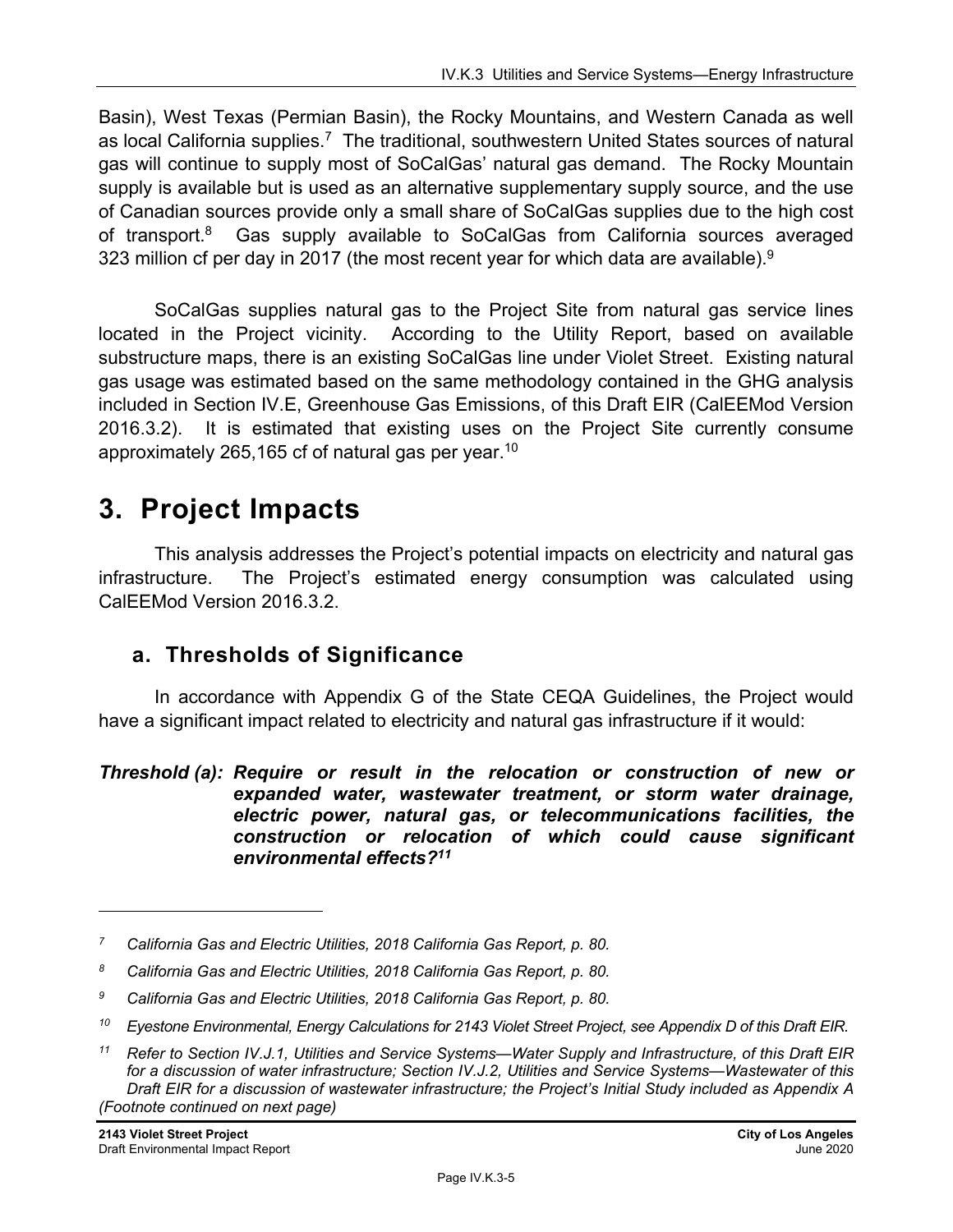For this analysis, the Appendix G Threshold listed above is relied upon. The analysis utilizes factors and considerations identified in the City's 2006 *L.A. CEQA Thresholds Guide*, as appropriate, to assist in answering the Appendix G Threshold question.

The *L.A. CEQA Thresholds Guide* identifies the following criteria to evaluate impacts to energy infrastructure:

 Would the project result in the need for new (off-site) energy supply facilities, or major capacity enhancing alterations to existing facilities?

# **b. Methodology**

This analysis evaluates the potential impacts of the Project on existing energy infrastructure by comparing the estimated Project energy demand with the available capacity. Will-serve letters from LADWP and SoCalGas included in Appendix D of this Draft EIR demonstrate the availability of sufficient energy resources to supply the Project's demand.

Project energy usage, including electricity and natural gas, was calculated using CalEEMod Version 2016.3.2. During construction, energy would be consumed in the form of electricity associated with conveyance of water, lighting and other construction activities necessitating electrical power. Construction activities typically do not involve the consumption of natural gas. Operational energy consumption would include electricity and natural gas from uses such as heating/ventilation/air conditioning (HVAC); water heating, cooking, lighting, and use of electronics/appliances. Additional details regarding Project energy usage are provided in Section IV.C, Energy, and Appendix D of this Draft EIR.

The Project's estimated energy demands were analyzed relative to LADWP's and SoCalGas' existing and planned energy supplies in 2022 (i.e., the Project buildout year) to determine if these two energy utility companies would be able to meet the Project's energy demands. Finally, the capacity of local infrastructure to accommodate the Project's estimated electricity and natural gas demand was assessed based on the Utility Report, included as Appendix E of this Draft EIR.

*of this Draft EIR for a discussion of stormwater infrastructure; and Section VI, Other CEQA Considerations, for a discussion of telecommunications facility impacts.*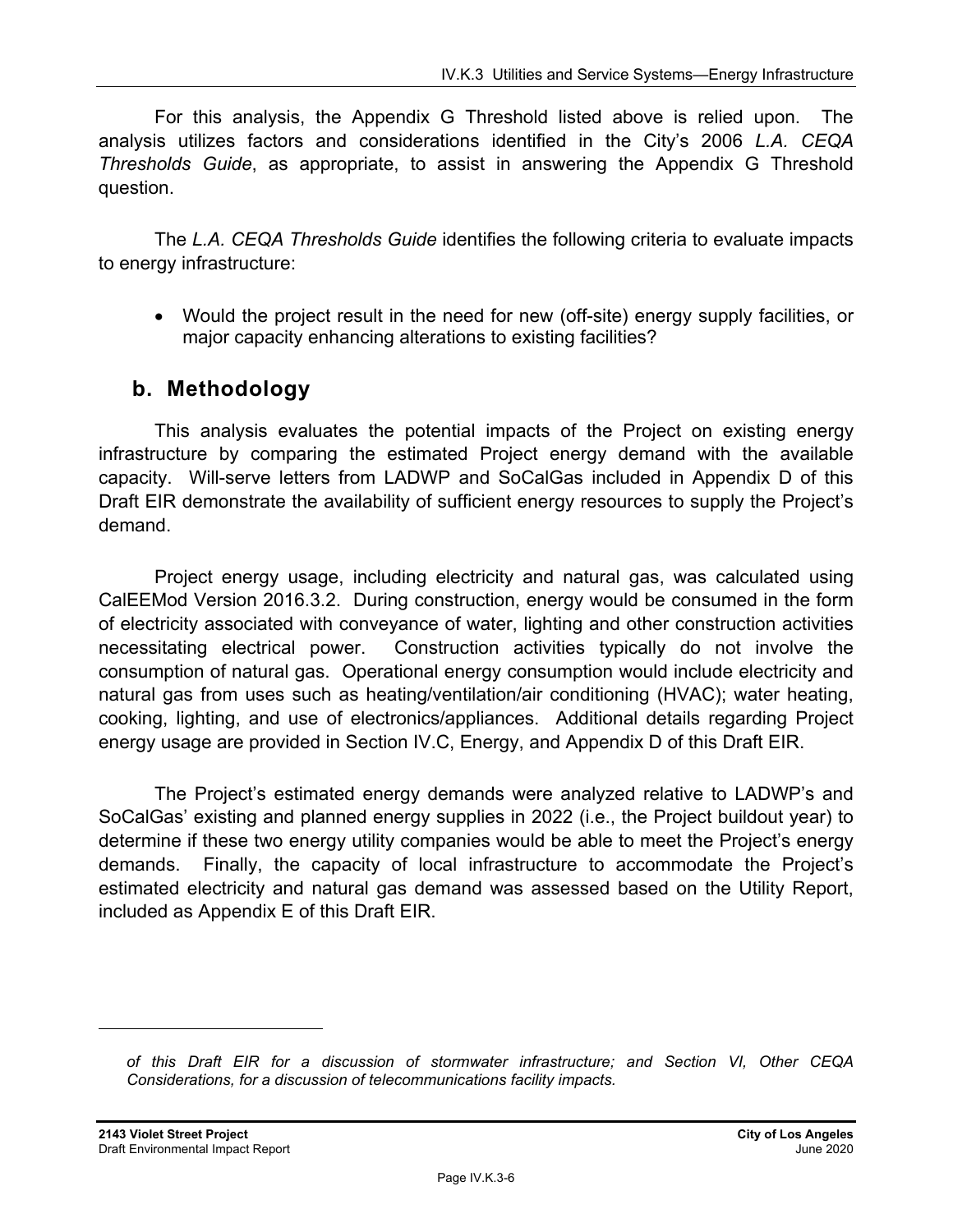# **c. Project Design Features**

No specific project design features are proposed with regard to energy infrastructure. However, the Project would include project design features designed to improve energy efficiency as set forth in Section IV.E, Greenhouse Gas Emissions, of this Draft EIR.

# **d. Analysis of Project Impacts**

- *Threshold (a): Require or result in the relocation or construction of new or expanded water, wastewater treatment, or storm water drainage, electric power, natural gas, or telecommunications facilities, the construction or relocation of which could cause significant environmental effects?12*
	- (1) Impact Analysis
		- *(a) Construction* 
			- *(i) Electricity*

As discussed above, construction activities at the Project Site would require minor quantities of electricity for lighting, power tools, and other support equipment. Heavy construction equipment would be powered with diesel fuel. During Project construction activities, electricity usage from water conveyance and on-site support equipment represents 1 percent of the estimated net annual Project operational demand, which as described below, LADWP's existing electrical infrastructure currently has enough capacity to provide service for.<sup>13</sup> Moreover, construction electricity usage would replace the electricity usage of existing uses to be removed prior to construction activities. As existing power lines are located in the vicinity of the Project Site, temporary power poles may be installed to provide electricity during Project construction. Existing off-site infrastructure would not have to be expanded or newly developed to provide electricity to the Project Site during construction or demolition.

*<sup>12</sup> Refer to Section IV.J.1, Utilities and Service Systems—Water Supply and Infrastructure, of this Draft EIR for a discussion of water infrastructure; Section IV.J.2, Utilities and Service Systems—Wastewater of this Draft EIR for a discussion of wastewater infrastructure; the Project's Initial Study included as Appendix A of this Draft EIR for a discussion of stormwater infrastructure; and Section VI, Other CEQA Considerations, for a discussion of telecommunications facility impacts.* 

*<sup>13</sup> The percentage is derived by taking the total amount of electricity usage during construction (64,697 kWh) and dividing that number by the total amount of net electricity usage during operation (5,996 MWh) to arrive at 1 percent.*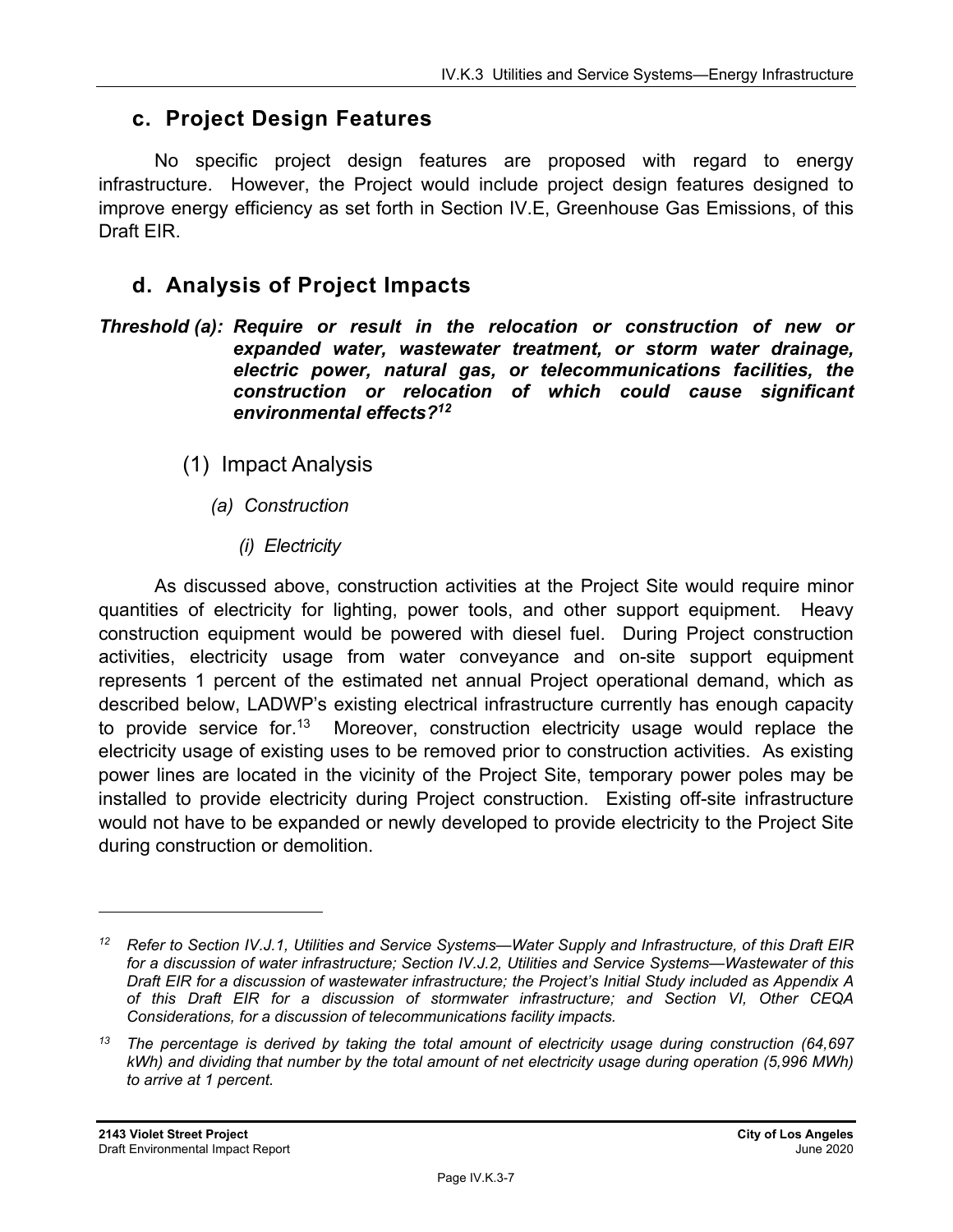With regard to existing electrical distribution lines, the Applicant would be required to coordinate electrical infrastructure removals or relocations with LADWP and comply with site-specific requirements set forth by LADWP, which would ensure that service disruptions and potential impacts associated with grading, construction, and development within LADWP easements are minimized. As such, construction of the Project is not anticipated to adversely affect the electrical infrastructure serving the surrounding uses or utility system capacity.

**Therefore, based on the above, construction of the Project would not result in an increase in demand for electricity that exceeds available supply or distribution infrastructure capabilities that could result in the construction of new energy facilities or expansion of existing facilities, the construction of which could cause significant environmental effects.** 

### *(ii) Natural Gas*

Construction activities, including the construction of new buildings and facilities, typically do not involve the consumption of natural gas. Accordingly, natural gas would not be supplied to support Project construction, and there would be no demand generated by construction activities. Since the Project Site is located in an area already served by existing natural gas infrastructure, it is anticipated that the Project would not require extensive off-site infrastructure improvements to serve the Project Site. Construction impacts associated with the installation of natural gas connections are expected to be confined to trenching in order to place the lines below surface. In addition, prior to ground disturbance, Project contractors would notify and coordinate with SoCalGas to identify the locations and depth of all existing gas lines and avoid disruption of gas service to other properties. **Therefore, construction of the Project would not result in an increase in demand for natural gas impacting available supply or distribution infrastructure capabilities and would not result in the construction of new energy facilities or expansion of existing facilities, the construction of which could cause significant environmental effects.**

### *(b) Operation*

### *(i) Electricity*

As shown in Table IV.C.2 in Section IV.C, Energy, of this Draft EIR, the Project's net operational electricity usage would be 5,996 MWh per year, which would represent less than 0.03 percent of LADWP's projected sales in  $2024<sup>14</sup>$  In addition, during peak

*<sup>14</sup> LADWP, 2017 Power Strategic Long-Term Resources Plan, Appendix A.*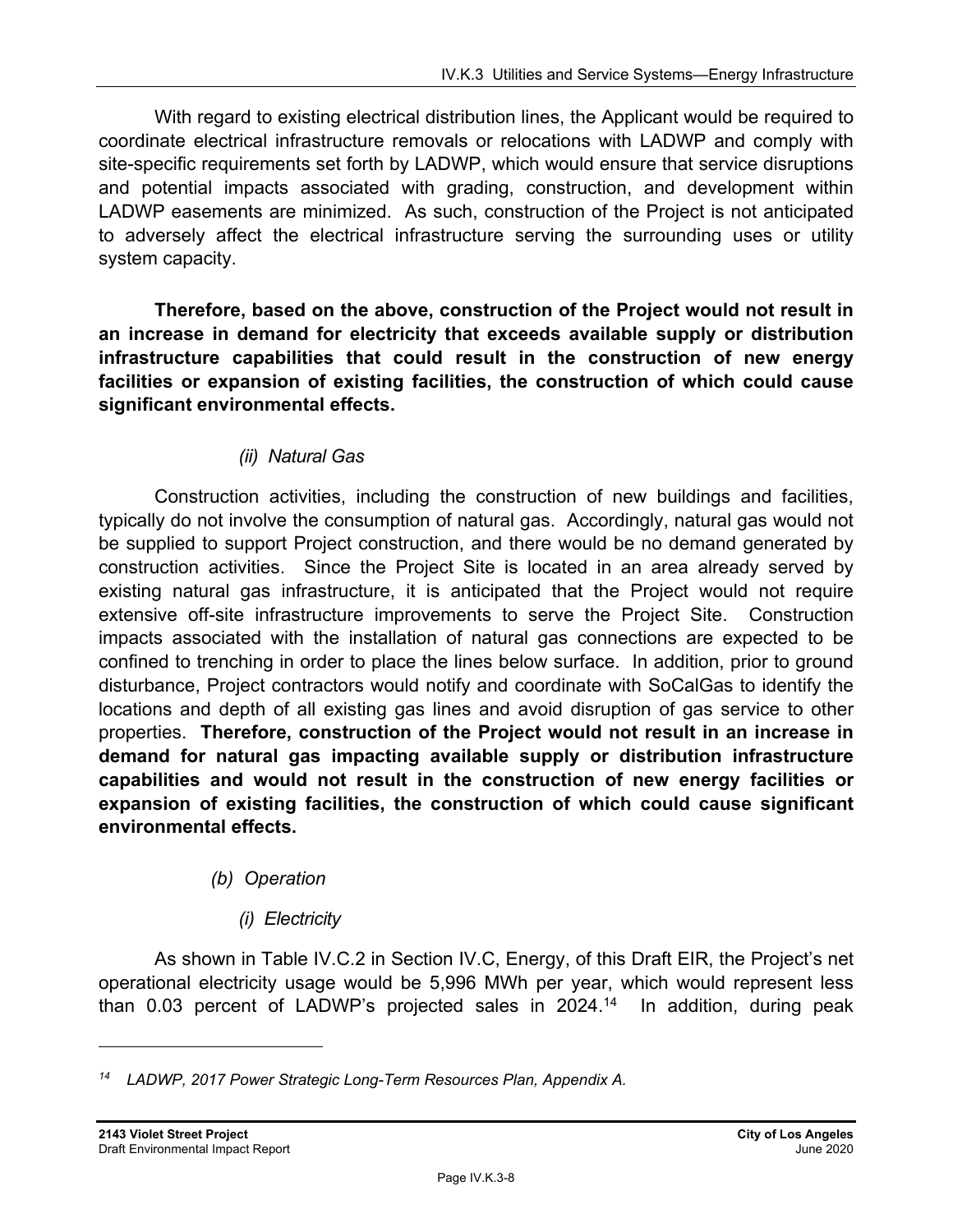conditions, the Project would represent approximately 0.021 percent of the LADWP estimated peak load. LADWP has confirmed that the Project's electricity demand can be served by the facilities in the Project area.<sup>15</sup> Therefore, during Project operations, it is **anticipated that LADWP's existing and planned electricity capacity and electricity supplies would be sufficient to support the Project's electricity demand.**

### *(ii) Natural Gas*

As shown in Table IV.C.2 in Section IV.C, Energy, of this Draft EIR, the Project would result in a net increase in the on-site demand for natural gas totaling approximately 9,294,200 cf per year, which translates to 25,464 cf per day and represents approximately 0.001 percent of the 2024 forecasted consumption in the SoCalGas planning area. SoCalGas has confirmed that the Project's natural gas demand can be served by the facilities in the Project area.<sup>16</sup> Therefore, it is anticipated that SoCalGas' existing and **planned natural gas supplies would be sufficient to support the Project's net increase in demand for natural gas.**

### *(c) Conclusion*

**As demonstrated in the analysis above, construction and operation of the Project would not result in an increase in demand for electricity or natural gas that exceeds available supply or distribution infrastructure capabilities that could result in the construction of new energy facilities or expansion of existing facilities, the construction of which could cause significant environmental effects would be less than significant during construction and operation.** 

### (2) Mitigation Measures

Project impacts with regard to energy infrastructure would be less than significant. Therefore, no mitigation measures are required.

# (3) Level of Significance After Mitigation

Project impacts with regard to energy infrastructure would be less than significant without mitigation.

*<sup>15</sup> KPFF Consulting Engineers, Utility Technical Report: Water, Wastewater, and Energy, February 27, 2018, refer to Appendix E of this Draft EIR.* 

*<sup>16</sup> KPFF Consulting Engineers, Utility Technical Report: Water, Wastewater, and Energy, February 27, 2018, refer to Appendix E of this Draft EIR.*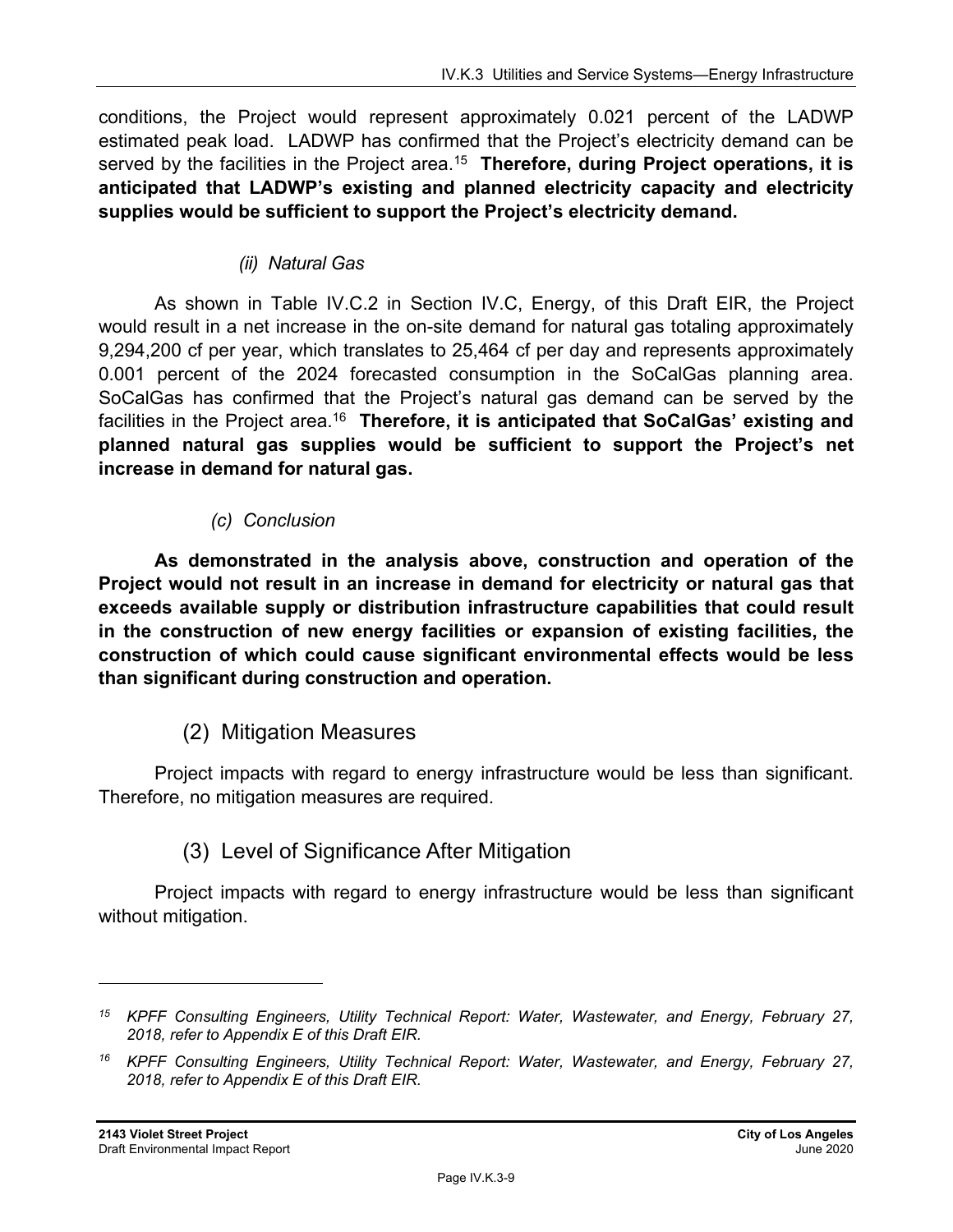# **e. Cumulative Impacts**

# (1) Impact Analysis

*(a) Electricity* 

Buildout of the Project, related projects, and additional forecasted growth in LADWP's service area would cumulatively increase the demand for electricity supplies and infrastructure capacity. LADWP forecasts that its total energy sales in the 2024–2025 fiscal year (the Project's buildout year) will be 23,286 GWh of electricity.<sup>17,18</sup> In addition, LADWP has confirmed that the Project's electricity demand can be served by the facilities in the Project area.<sup>19</sup> Data used to develop the LADWP demand forecasts take into account population growth, energy efficiency improvements, and economic growth which includes construction projects.20

Electricity infrastructure is typically expanded in response to increasing demand, and system expansion and improvements by LADWP are ongoing. LADWP would continue to expand delivery capacity as needed to meet demand increases within its service area at the lowest cost and risk, consistent with LADWP's environmental priorities and reliability standards. The 2017 Power Strategic Long-Term Resources Plan takes into account future energy demand, advances in renewable energy resources and technology, energy efficiency, conservation, and forecast changes in regulatory requirements. Development projects within the LADWP service area would also be anticipated to incorporate sitespecific infrastructure improvements, as necessary. Although detailed information regarding electrical infrastructure for development projects in LADWP's service area is not known, it is expected that LADWP would provide for necessary improvements specific to each development project. Each of the development projects would be reviewed by LADWP to identify necessary power facilities and service connections to meet the needs of their respective projects. Project applicants would be required to provide for the needs of their individual projects, thereby contributing to the electrical infrastructure in the service area. As discussed above, "will-serve" letters are provided for individual projects in which LADWP determines whether sufficient infrastructure is in place to provide electricity to a proposed project. As part of the "will-serve" letter process, LADWP takes into account all uses (including future development projects) in the service area to ensure that sufficient local and regional infrastructure is adequate. As the "will-serve" letter for the Project

*<sup>17</sup> LADWP defines its future electricity supplies in terms of sales that will be realized at the meter.* 

*<sup>18</sup> LADWP, 2017 Power Strategic Long-Term Resources Plan, December 2017, Appendix A, Table A-1.* 

*<sup>19</sup> KPFF Consulting Engineers, Utility Technical Report: Water, Wastewater, and Energy, February 27, 2018, refer to Appendix E of this Draft EIR.* 

*<sup>20</sup> LADWP, 2016 Retail Electric Sales and Demand Forecast, June 30, 2016.*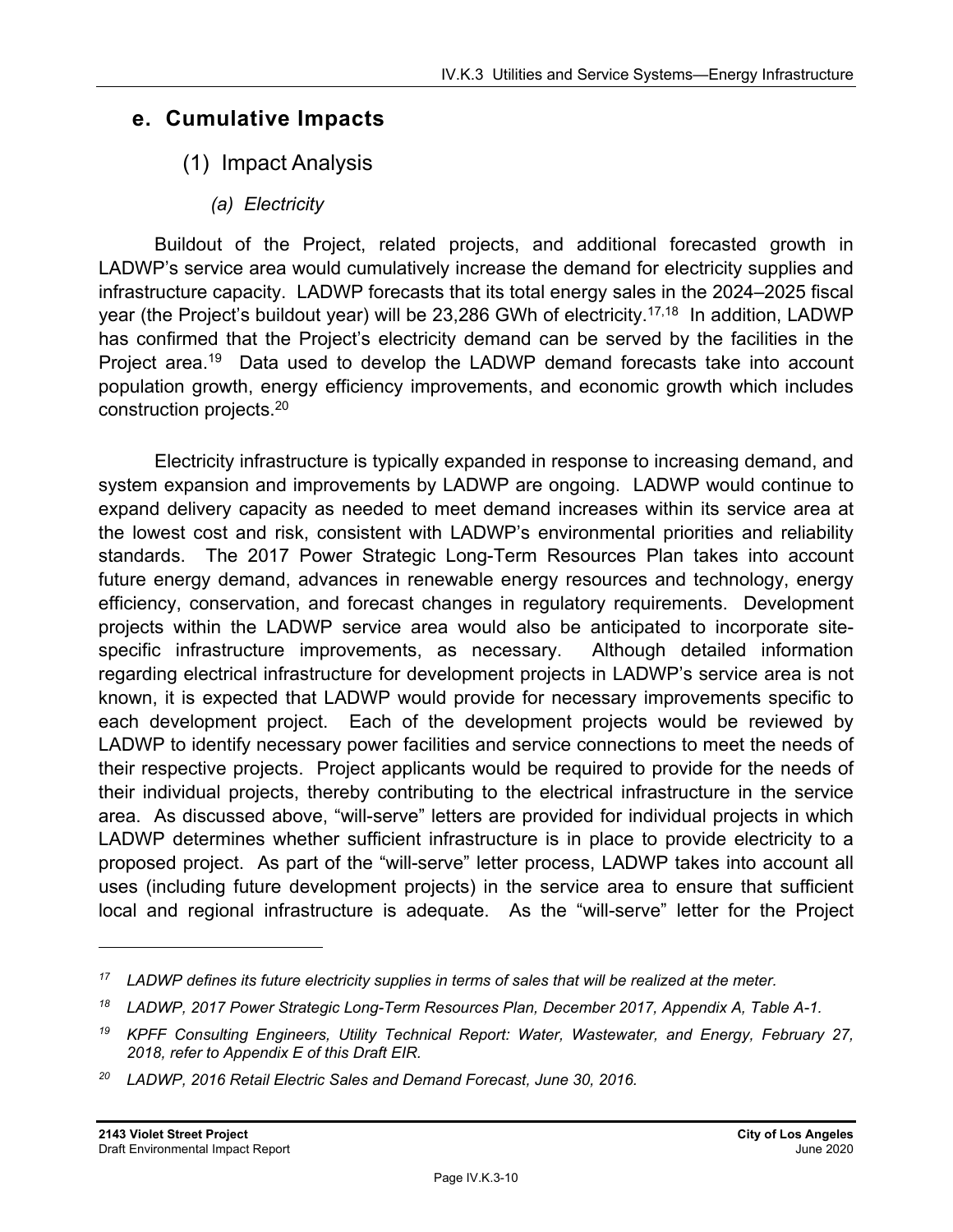identified adequate infrastructure, construction and operation of the Project would not adversely affect the LADWP electrical grid. **The Project's contribution to cumulative impacts with respect to electricity infrastructure would not be cumulatively considerable and, thus, would result in a less-than-significant cumulative impact.**

#### *(b) Natural Gas*

Buildout of the Project, related projects, and additional forecasted growth in SoCalGas' service area would cumulatively increase the demand for natural gas supplies and infrastructure capacity. As stated above, the Project's estimated net increase in demand for natural gas is 9,294,200 cf per year, which translates to 25,464 cf per day. SoCalGas has confirmed that the Project's natural gas demand can be served by the facilities in the Project area, and in general, each development project would be expected to comprise a similarly limited percentage of overall natural gas consumption.<sup>21</sup> Moreover, SoCalGas' forecasts take into account projected population growth and development based on local and regional plans. Therefore, natural gas usage resulting from future operations at many of the development projects is likely accounted for in the SoCalGas projections.

Natural gas infrastructure is typically expanded in response to increasing demand and system expansion and improvements by SoCalGas occur as needed. It is expected that SoCalGas would continue to expand delivery capacity if necessary to meet demand increases within its service area. Although detailed information regarding natural gas infrastructure for each of the development projects is not known, it is expected that SoCalGas would provide for necessary improvements specific to each development project. Development projects within its service area would also be anticipated to incorporate site-specific infrastructure improvements, as appropriate. Project applicants would be required to provide for the needs of their individual projects, thereby contributing to the natural gas infrastructure in the service area.

As discussed above, "will-serve" letters are provided for individual projects, in which SoCalGas determines whether sufficient infrastructure is in place to provide natural gas service to a proposed project. As part of the "will-serve" letter process, SoCalGas takes into account all uses (including future development projects) in the service area to ensure that sufficient local and regional infrastructure is adequate. As the "will-serve" letter for the Project identified adequate infrastructure, construction and operation of the Project would not significantly affect the SoCalGas regional infrastructure. **The Project's contribution to cumulative impacts with respect to natural gas infrastructure would not be** 

*<sup>21</sup> KPFF Consulting Engineers, Utility Technical Report: Water, Wastewater, and Energy, February 27, 2018, refer to Appendix E of this Draft EIR.*